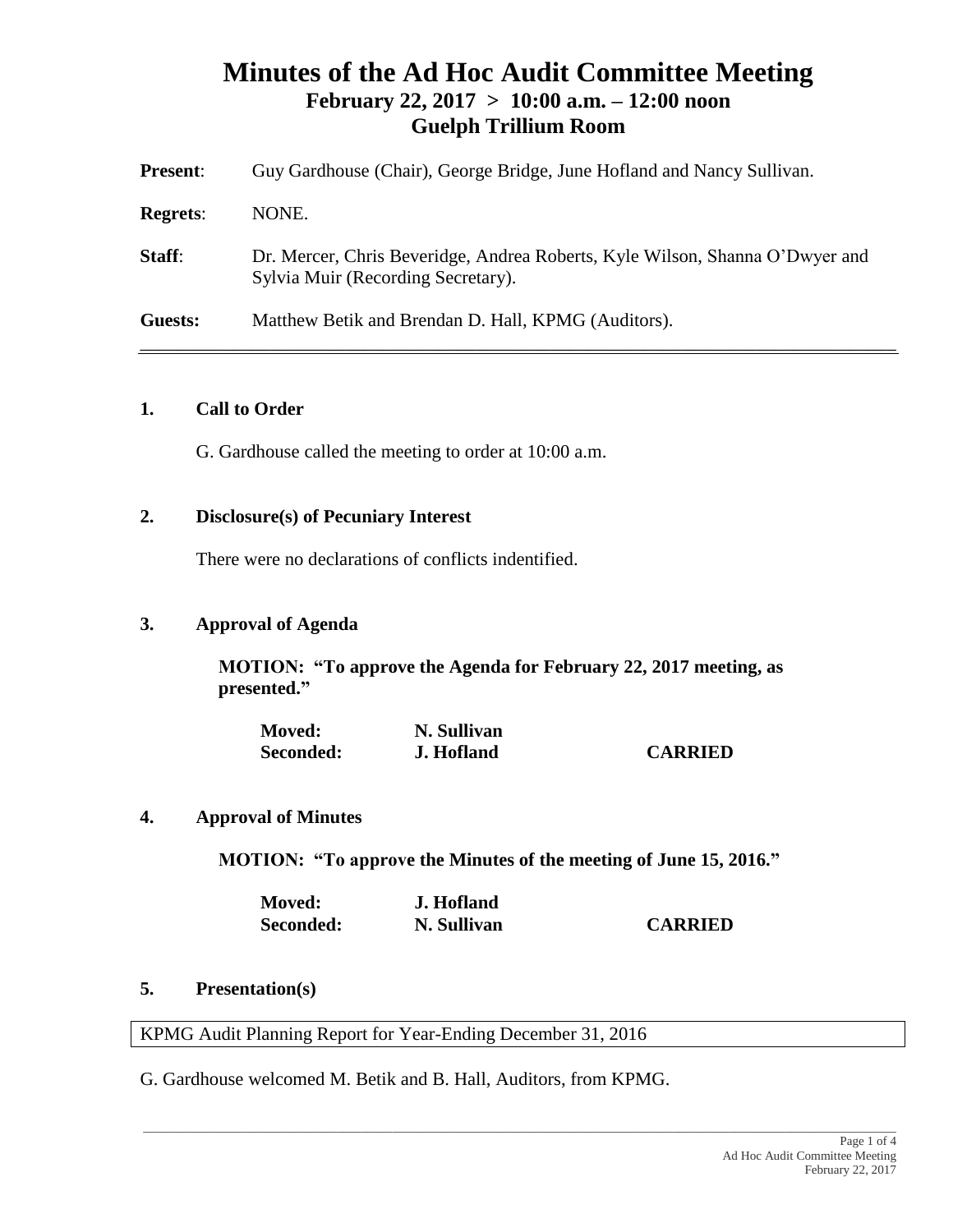M. Betik and B. Hall commenced review of the KPMG Audit Planning Report document for the year-ending December 31, 2016, which is a high-level audit plan for the year. Auditors briefly reviewed pages 1-14 and made notes with respect to the following points:

- Page  $3$  Executive Summary KPMG is independent.
- Pages  $4 + 5$  Audit Approach Fraud Risk Auditors will be performing control tests to ensure there are no intentional misrepresentations that come from revenue recognition and from management override of controls.
- Page 6 Materiality \$32,000 (Audit Misstatement Posting Threshold) is the threshold used to accumulate misstatements identified during the audit.

## **6. Business Arising**

• NONE.

### **7. Closed Session:**

 Discussion between Auditor and Audit Committee, without the presence of WDGPH Management. S. Muir (Recorder) to remain for Closed Session.

(10:24)

**MOTION: "To move into Closed Session for discussion with Auditors without the presence of WDGPH Management."**

| <b>Moved:</b> | G. Bridge  |                |
|---------------|------------|----------------|
| Seconded:     | J. Hofland | <b>CARRIED</b> |

\_\_\_\_\_\_\_\_\_\_\_\_\_\_\_\_\_\_\_\_\_\_\_\_\_\_\_\_\_\_\_\_\_\_\_\_\_\_\_\_\_\_\_\_\_\_\_\_\_\_\_\_\_\_\_\_\_\_\_\_\_\_\_\_\_\_\_\_\_\_\_\_\_\_\_\_\_\_\_\_\_\_\_\_\_\_\_\_\_\_\_\_\_\_\_\_\_\_\_\_\_\_\_\_\_\_\_\_\_\_\_\_\_\_\_\_\_\_\_\_\_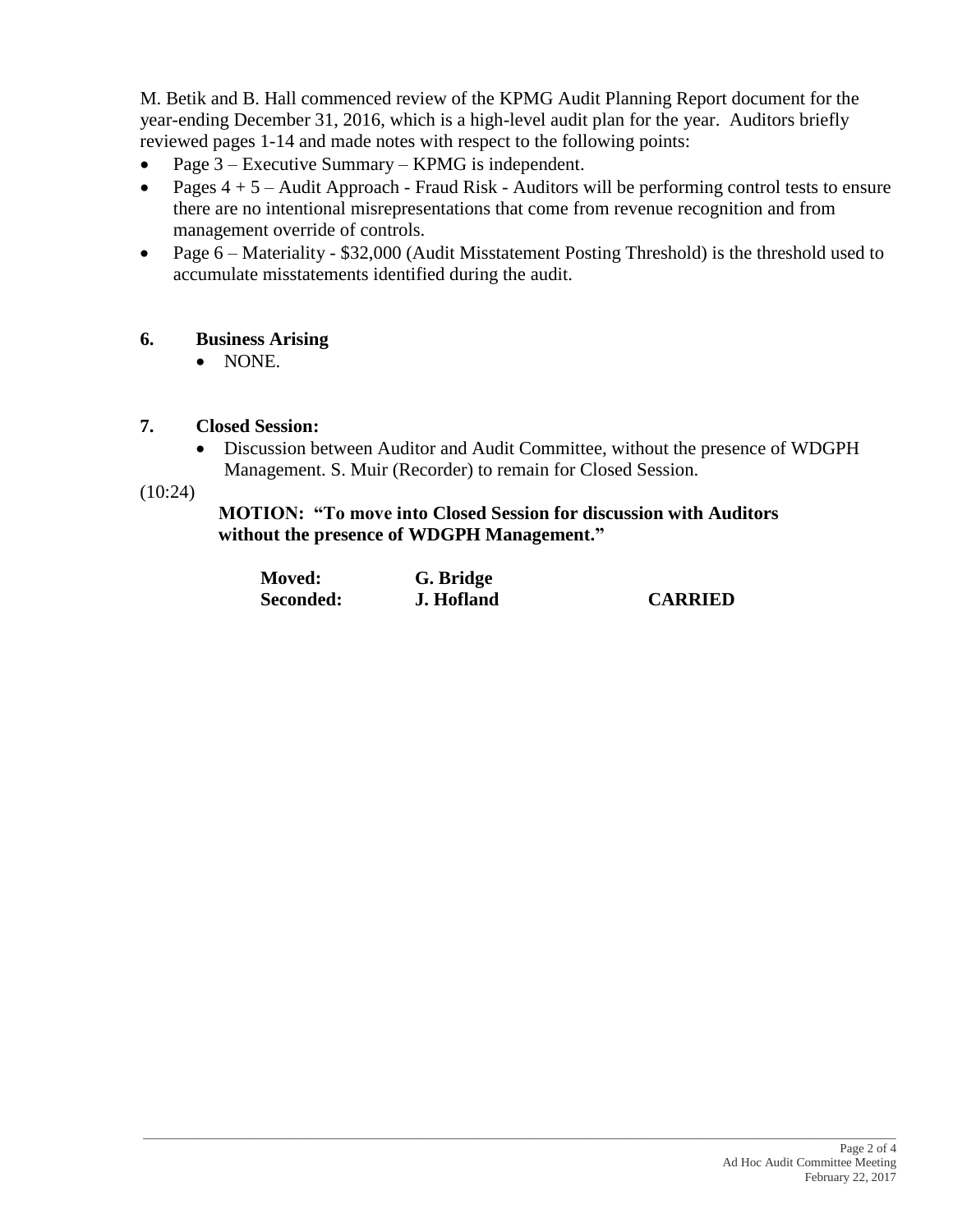# **Ad Hoc Audit Committee Meeting February 22, 2017 > 10:00 a.m. – 12:00 noon Guelph Trillium Room**

# **CLOSED SESSION**

**Present**: Guy Gardhouse (Chair), George Bridge, June Hofland and Nancy Sullivan.

**Regrets**: NONE.

**Staff:** Sylvia Muir (Recorder) - No WDGPH Management.

**Guest(s):** Matthew Betik and Brendan D. Hall, KPMG (Auditors).

#### **CLOSED SESSION MINUTES TO BE PROVIDED UNDER SEPARATE COVER.**

\_\_\_\_\_\_\_\_\_\_\_\_\_\_\_\_\_\_\_\_\_\_\_\_\_\_\_\_\_\_\_\_\_\_\_\_\_\_\_\_\_\_\_\_\_\_\_\_\_\_\_\_\_\_\_\_\_\_\_\_\_\_\_\_\_\_\_\_\_\_\_\_\_\_\_\_\_\_\_\_\_

\_\_\_\_\_\_\_\_\_\_\_\_\_\_\_\_\_\_\_\_\_\_\_\_\_\_\_\_\_\_\_\_\_\_\_\_\_\_\_\_\_\_\_\_\_\_\_\_\_\_\_\_\_\_\_\_\_\_\_\_\_\_\_\_\_\_\_\_\_\_\_\_\_\_\_\_\_\_\_\_\_\_\_\_\_\_\_\_\_\_\_\_\_\_\_\_\_\_\_\_\_\_\_\_\_\_\_\_\_\_\_\_\_\_\_\_\_\_\_\_\_